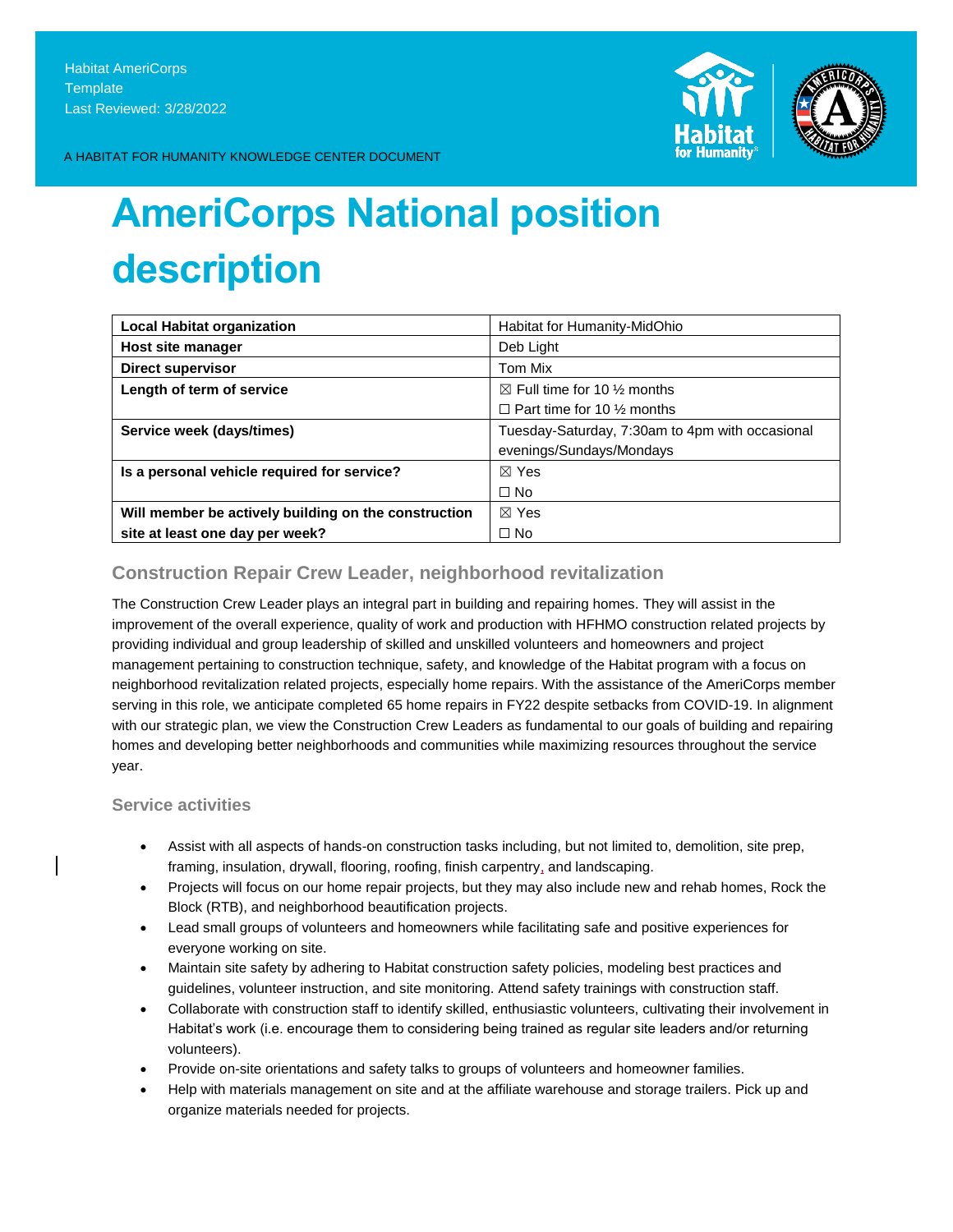- Set up and cleanup project sites.
- Maintain site logs for each project completed for supervisor to assess progress and next steps.
- Participate in regular planning and debriefing meetings as needed.
- On occasion, member may participate in larger community projects, such as lot cleanups, community gardens, etc.
- Attend and participate in select affiliate events; responsibilities may include set up, clean up and engaging with attendees, informing them about the AmeriCorps program, our affiliate's mission, neighborhood revitalization programming, and how to become a volunteer or family partner.
- Assist with warranty issues and new construction as needed.
- Help in educating families on the sustainable features on their homes.

### **Member development**

Required meetings, trainings, and events

- Onsite orientation to local host.
- First Aid/CPR.
- Foundations of Service training series.
- National days of service:
	- o Dr. Martin Luther King, Jr Day
	- o Make A Difference Day
	- o AmeriCorps Week
	- o Weekly meeting with host site manager.
- Weekly meeting with direct supervisor, including completing a check in form each month.
- Life After AmeriCorps training.
- Ongoing position related training.
- Monthly All Staff meeting, weekly construction production meeting, 1 board meeting as a team, 3 home repair assessments, 1 homeowner orientation, 1 homeowner selection committee meeting, at least 2 wall raising ceremonies, at least 2 home dedications, and other meetings as appropriate.
- Choice of 1 safety committee meeting, 1 new volunteer orientation, or 1 home maintenance class.
- Site Operations training, power tool training, safety hazard identification training, defensive driving training, low pressure spray foam training, respirator fit test/medical evaluation online training, and other ongoing onsite trainings related to position.
- Quarterly staff or AmeriCorps team build days.
- Individual and/or group professional development trainings may be available based on AmeriCorps interest, host site manager/supervisor recommendation, and budget.
- Host site events, including 35<sup>th</sup> Anniversary event, Volunteer Recognition event, Habitat AmeriCorps Alumni build day (spring). Participation in these events will be in line with AmeriCorps program regulations/restrictions.

### **Experience, knowledge and skills**

**Minimum requirements**

- AmeriCorps members must be a U.S. citizen, national or lawful permanent resident.
- AmeriCorps members must be at least 18 or older.
- AmeriCorps members must have a high school diploma or GED.